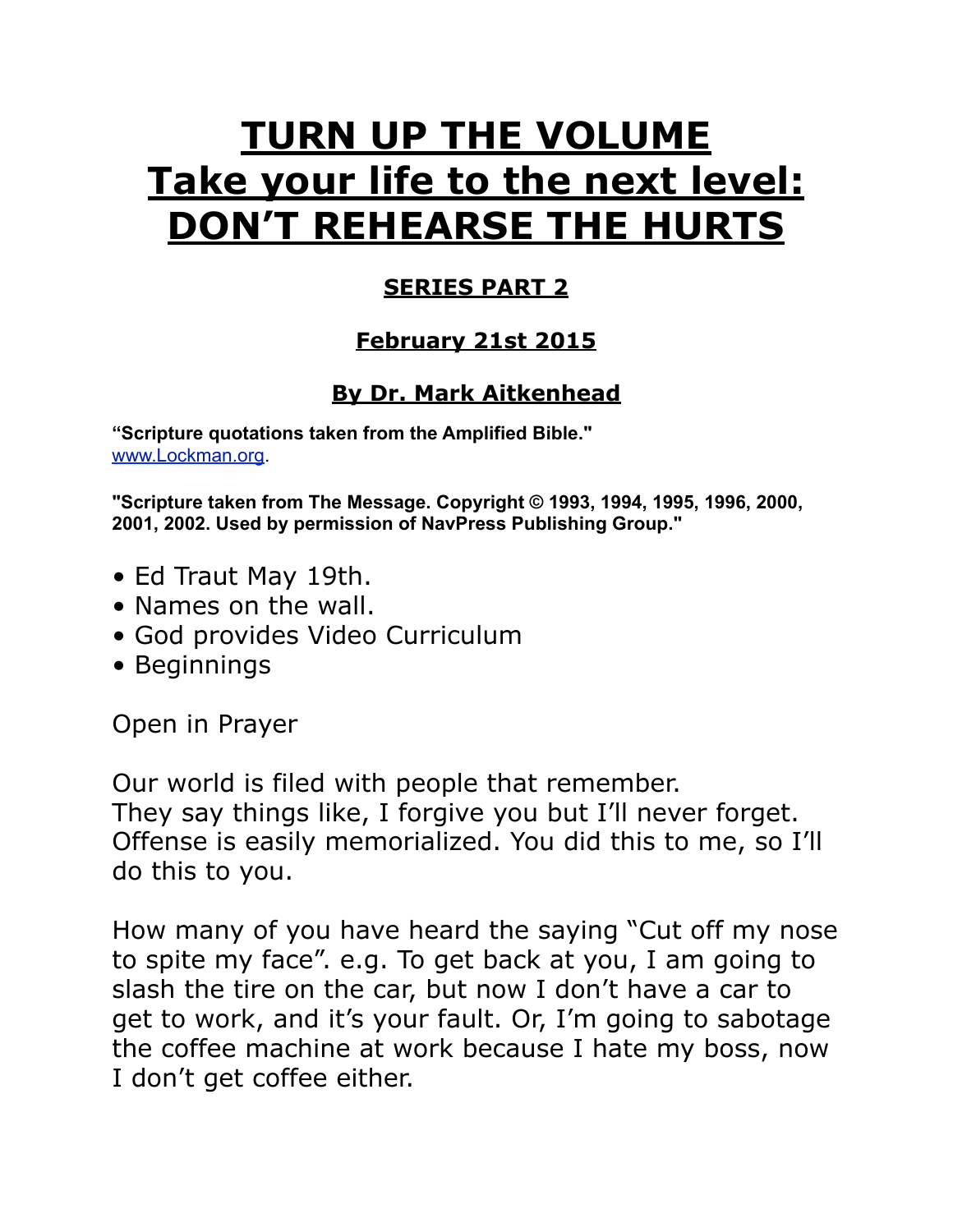They offended me at church and now I'm not going back to church.

Don't rehearse the Hurts.

Pain is often memorialized and people love to share the hurts they have had over and over and over. Mulling it in their heads, visualizing it, rehearsing the event, sharing it over and over.

God built our Spirit, souls and bodies in such a way that we were never meant to carry these issues. WE WERE NOT DESIGNED to exist this way. God said, I give you life and life more abundantly.

#### **John 10:10**

#### Amplified Bible (AMP)

 $10$  The thief comes only in order to steal and kill and destroy. I came that they may have *and* enjoy life, and have it in abundance (to the full, till it overflows).

#### **Genesis 37**

#### Amplified Bible (AMP)

Once there was a young man who was good looking, had some brothers, and had a bright future. He was a "laat lammetjie" (Late Lamb), a son of his father old age and favored.

He was a little excessive in sharing things and his brothers hated him to the point of death.

Obviously we are talking about Joseph.

They put him in a pit, sold him to some Ishmaelites (Muslims), who in turn sold him to to Potiphar, his wife tried to seduce him, he was jailed, went before Pharaoh, interpreted a dream, was made President, and saved the world. His dreams opened the door for him.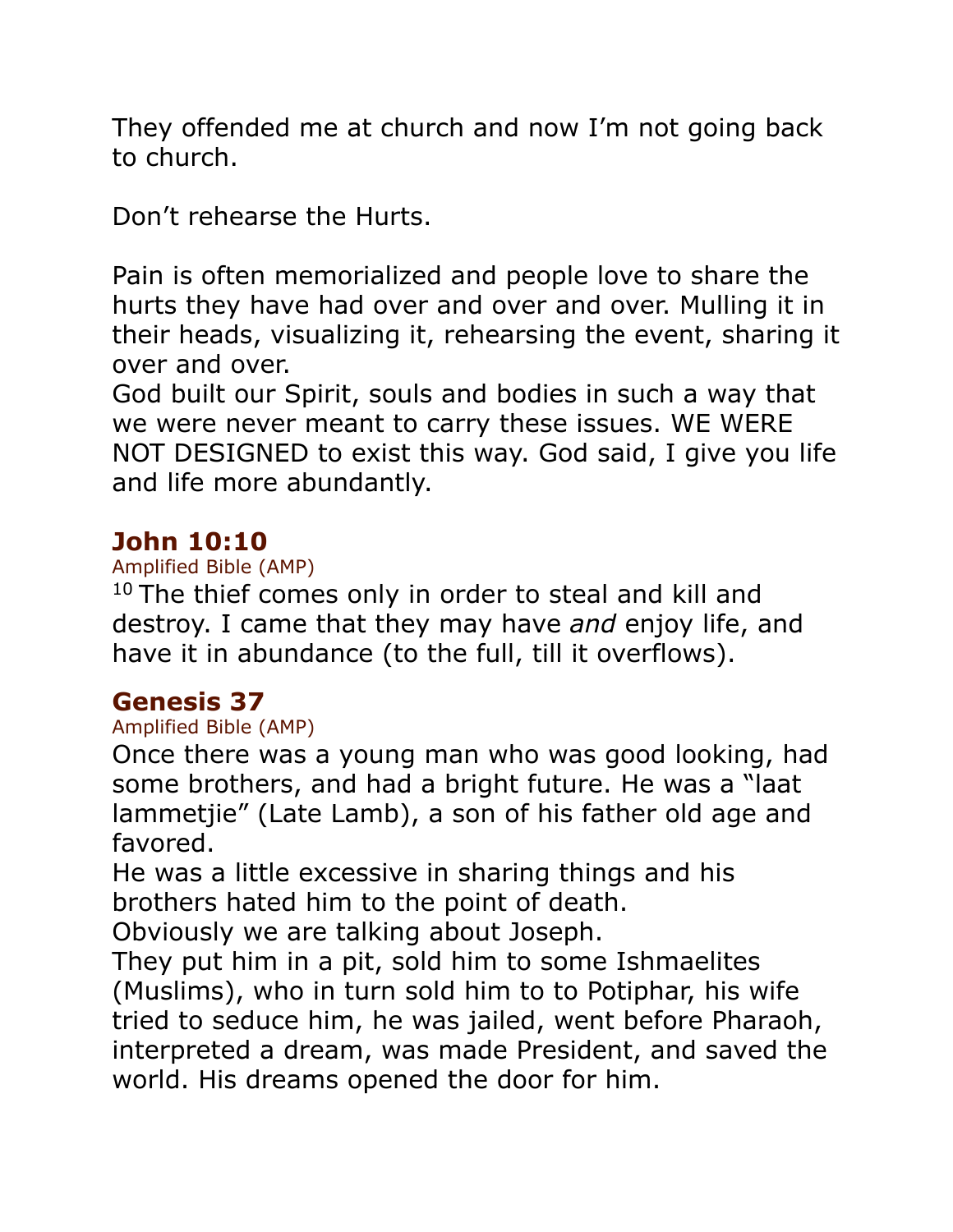When we came to Chattanooga, we came not only to start a church, but to begin something that would change our world. We have a dream.

There was a man who took one small little phrase and and began a movement. That movement was begun which still resonates today in our country. He said "I HAVE A DREAM". He was so passionate about his dream that he gave his life for it. If he had to look at all the persecution he experienced and rehearse it, he would never have accomplished his dream.

Often times a dream that comes from God is bigger than ourselves and outlives us.

When Colleen and I came to Chattanooga, we came here with a dream and you all are a part of that dream. Some of you have a dream too, and we here want to stand united with you to help you accomplish your dream. That dream is bigger than ourselves and hopefully will outlive us, if Jesus tarry's.

There have been so many opportunities for us to get hurt by people. So many things that we can rehearse over and over again. Rehash, re-live, and repeat in our minds and thinking.

All that does, is hold us back. All that does, is keep us in the past. All that does, is hurt us over and over.

LET YOUR HURT IT GO!

We are here in these last days for one purpose. That is so that we can fulfill God's dream of bringing this world to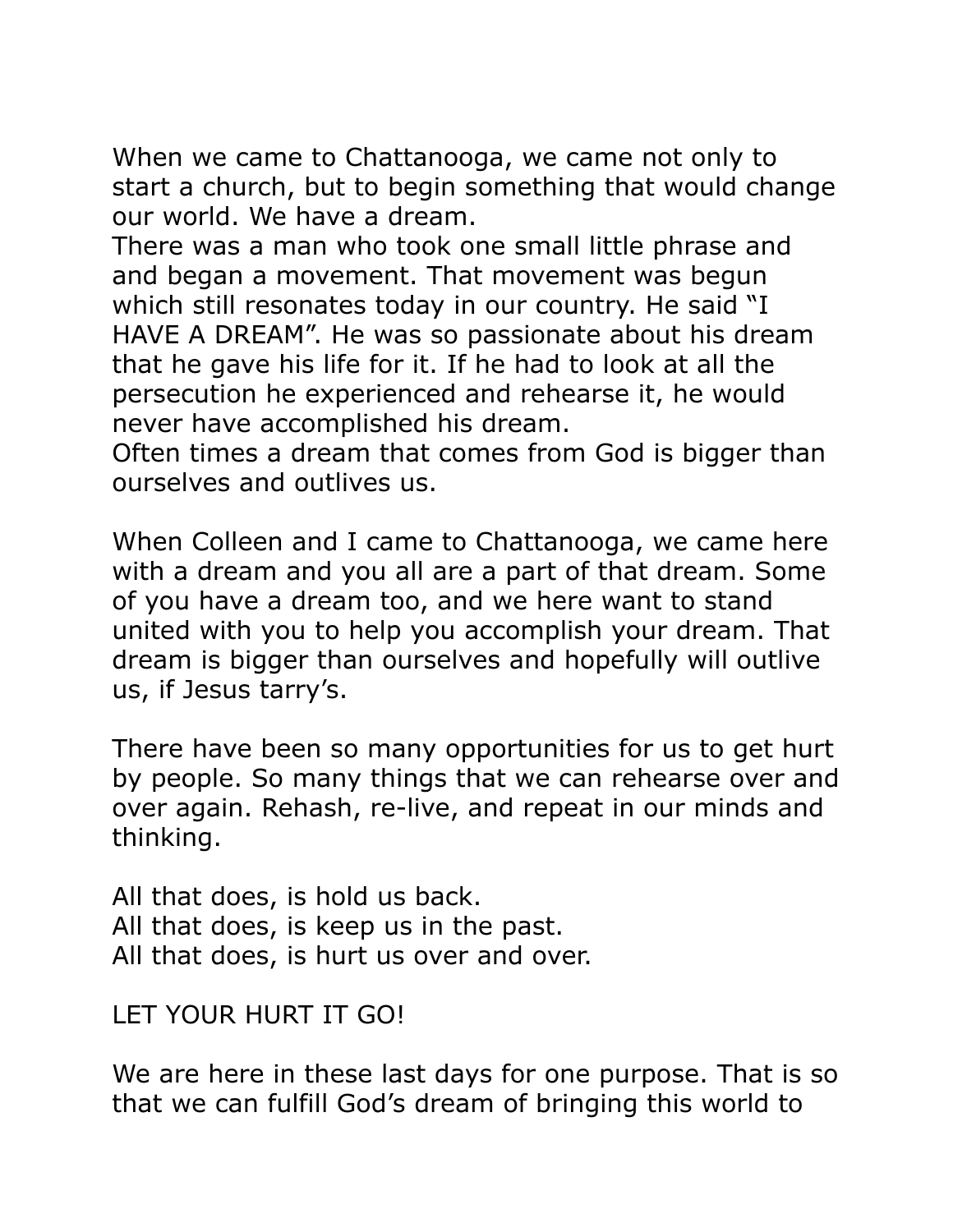Him. Lead them into His presence and bring honor and glory to Him. At the end of the day, it doesn't matter how much money you made, what career you excelled in, or how well you retire.

## **The reality is, how many lives you affected for God.**

The only way you can really change your world is if you live in community.

In our world we just want to live alone, just leave me alone. But God looked at Adam and said it is not good for man to live alone.

Why do we want to be alone, most of the time it is because when we get intimate with someone they might find out something about our lives. Last week we spoke about masks and some people might just sneak in behind that mask and find out who we really are.

They might find out about all our baggage. It doesn't surprise God. He loves you anyway but He wants you to change. He wants you to live abundantly.

How do we impact culture?

We definitely do not do it by rehearsing our hurts. QUIT REHEARSING THE HURTS. QUIT feeling sorry for yourself. QUIT talking about your depression, your pain, your offenses and your baggage.

GET ON TO SOMETHING NEW!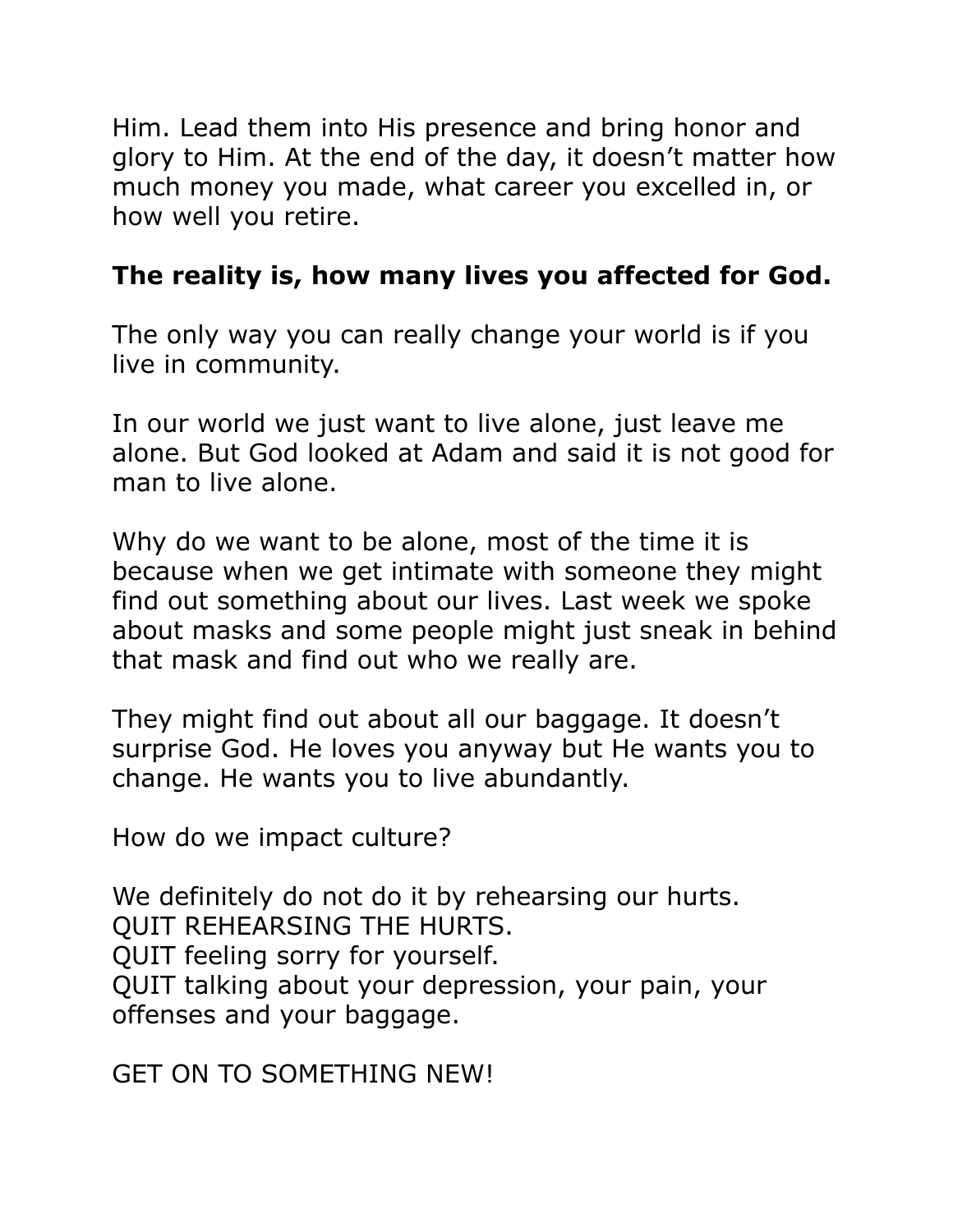Let's change our culture.

The platform we are trying to build our church on is not a good one. Our culture looks at us and thinks CHURCH, I hate church. we have to become relevant to our culture if we are going to change it.

Paul said it this way.

# **1 Corinthians 9:19-23**

Amplified Bible (AMP)

 $19$  For although I am free in every way from anyone's control, I have made myself a bond servant to everyone, so that I might gain the more [for Christ].

<sup>20</sup> To the Jews I became as a Jew, that I might win Jews; to men under the Law, [I became] as one under the Law, though not myself being under the Law, that I might win those under the Law.

 $21$  To those without (outside) law I became as one without law, not that I am without the law of God *and* lawless toward Him, but that I am [especially keeping] within *and* committed to the law of Christ, that I might win those who are without law.

 $22$  To the weak (wanting in discernment) I have become weak (wanting in discernment) that I might win the weak *and* overscrupulous. **I have [in short] become all things to all men, that I might by all means (at all costs and in any and every way) save some [by winning them to faith in Jesus Christ].**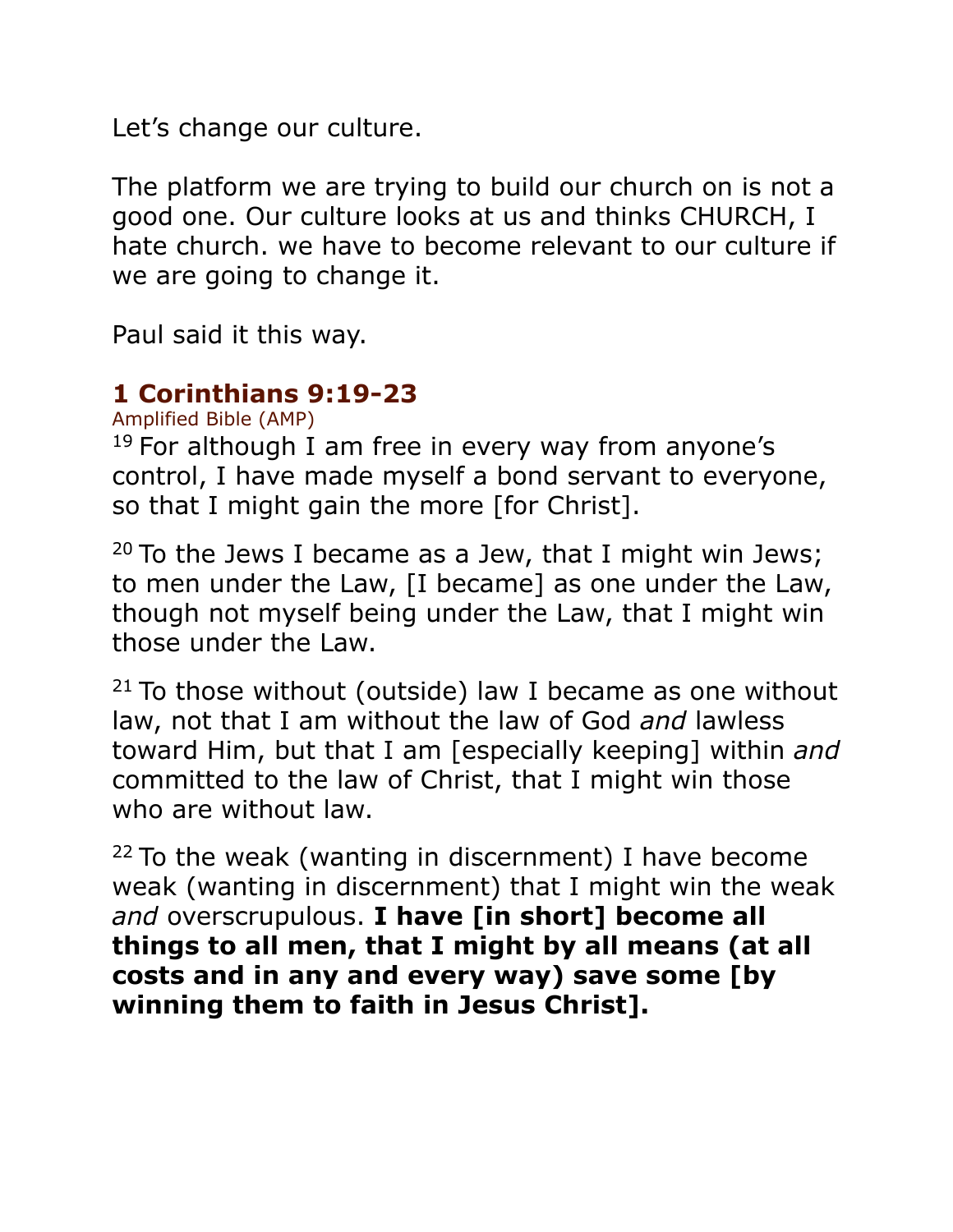$23$  And I do this for the sake of the good news (the Gospel), in order that I may become a participator in it *and* share in its [blessings along with you].

Family, If you are looking for a perfect preacher or church you have not found it here.

We are normal people and yes, I get hurt too, I make mistakes as well. But like you all, I am trying to attain perfection, will I ever be perfect? probably not, but I am going to try to attain perfection.

Jesus said it like this.

#### **Matthew 5:48**

Amplified Bible (AMP)

48 You, therefore, must be perfect [growing into complete maturity of godliness in mind and character, having reached the proper height of virtue and integrity], as your heavenly Father is perfect.

God expects us to be PERFECT!

But it can never be if we keep rehearsing the hurts.

We can never change our world if we keep looking to pain, death, destruction. That's why we shut off our TV 10 years ago. It just brings on extra baggage.

Quit rehearsing the hurt.

YOU CAN DO ALL THINGS THROUGH CHRIST!

**Philippians 4:13** Amplified Bible (AMP)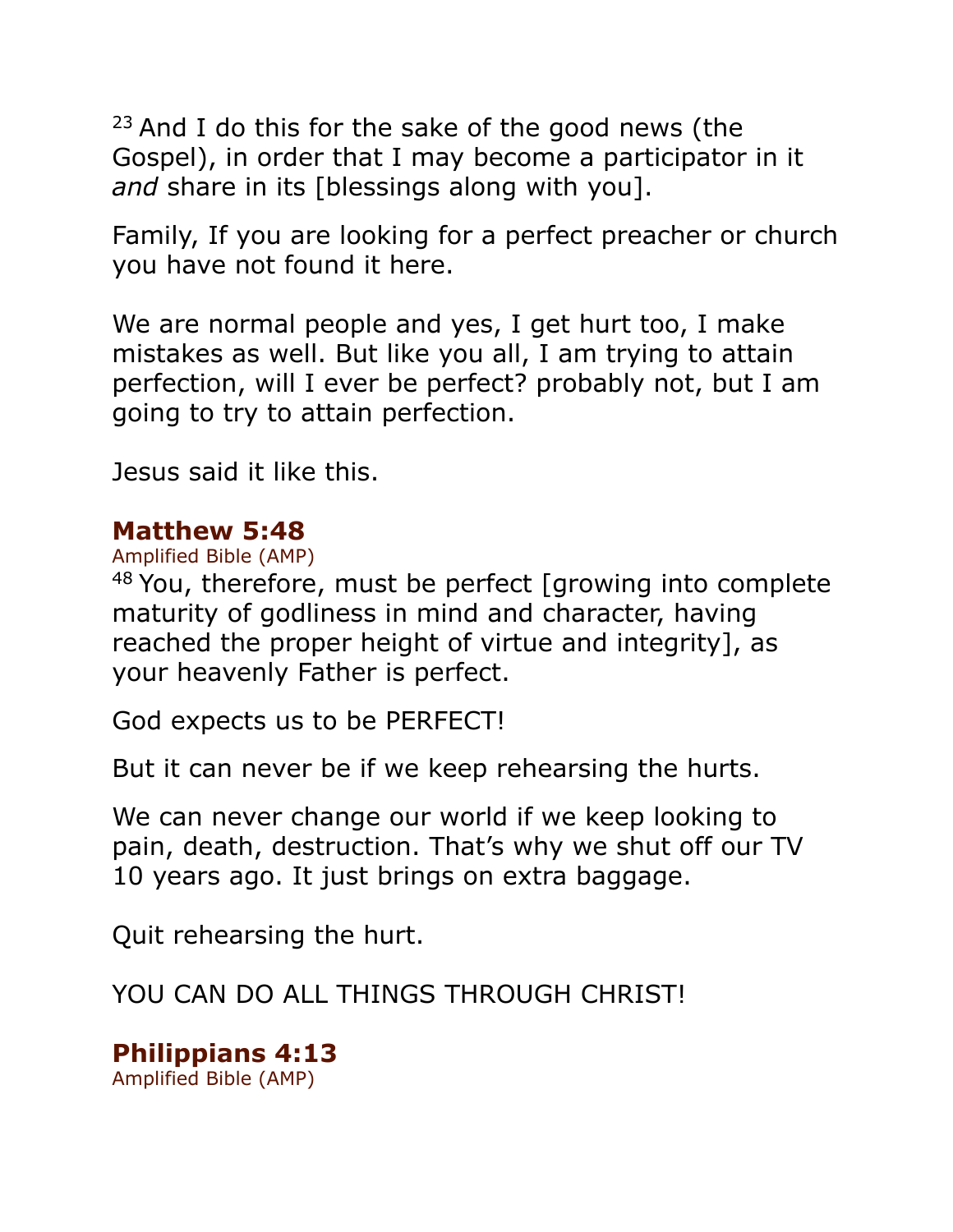$13$  I have strength for all things in Christ Who empowers me [I am ready for anything and equal to anything through Him Who infuses inner strength into me; I am self-sufficient in Christ's sufficiency].

Nothing is going to change in our world if we do not become dedicated to God and His mandate. We need to reach our culture, we need to change our world. We need to be different.

## **Philippians 4:13**

Amplified Bible (AMP)

<sup>8</sup> For thus said the Lord of hosts, after [His] glory had sent me [His messenger] to the nations who plundered you—for he who touches you touches the apple *or* pupil of His eye:

We need to repent. Every one of us. We need to turn from what has caused us to go the wrong way. We need to fight for righteousness, because the world will not. As Christians, our victory lies in the fact that we are opposite to the world.

When others have road rage, we do not.

When others have bad attitudes, we do not.

When others are lazy, we work hard.

When others don't serve, we serve with all our hearts.

When others are aloof, we bow the knee to bring hurting ones back up again.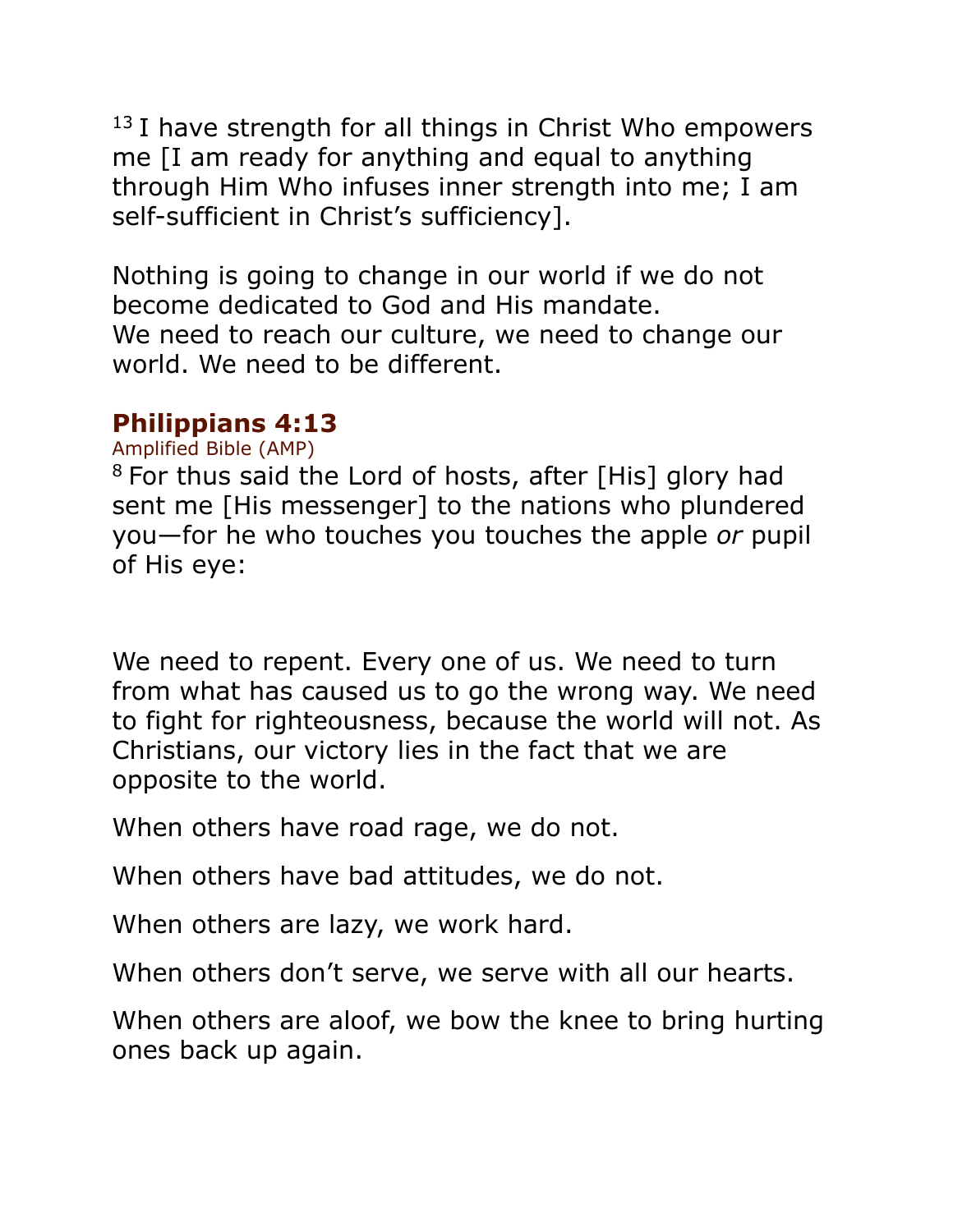When others are un giving or lack generosity, we are generous.

Repentance is the key. Repentance is what takes us into the presence of the king.

Repentance is the door to the blessing of God.

Repentance is what takes us to Heaven.

We are going to have breakfast church in a couple of weeks, what are you going to do to bring people for breakfast?

We are going to the Ocoee river rafting. Some of you all may not want to go on a raft on the river, but there are others that do, what are you going to do?

There are people that want to be in small groups that need help, wisdom and support. You may say something like, I don't want to be in a small group, but what about the hurting person that needs to stop rehearsing their hurts.

Our first Beginnings Event is going to be on Tuesday. You need to be there. Join with the movement to change people's lives. We all want an impactful church, but an impactful church is one where we all show up. EVEN WHEN WE DON'T WANT TO.

We are going to have a Baptism event soon.